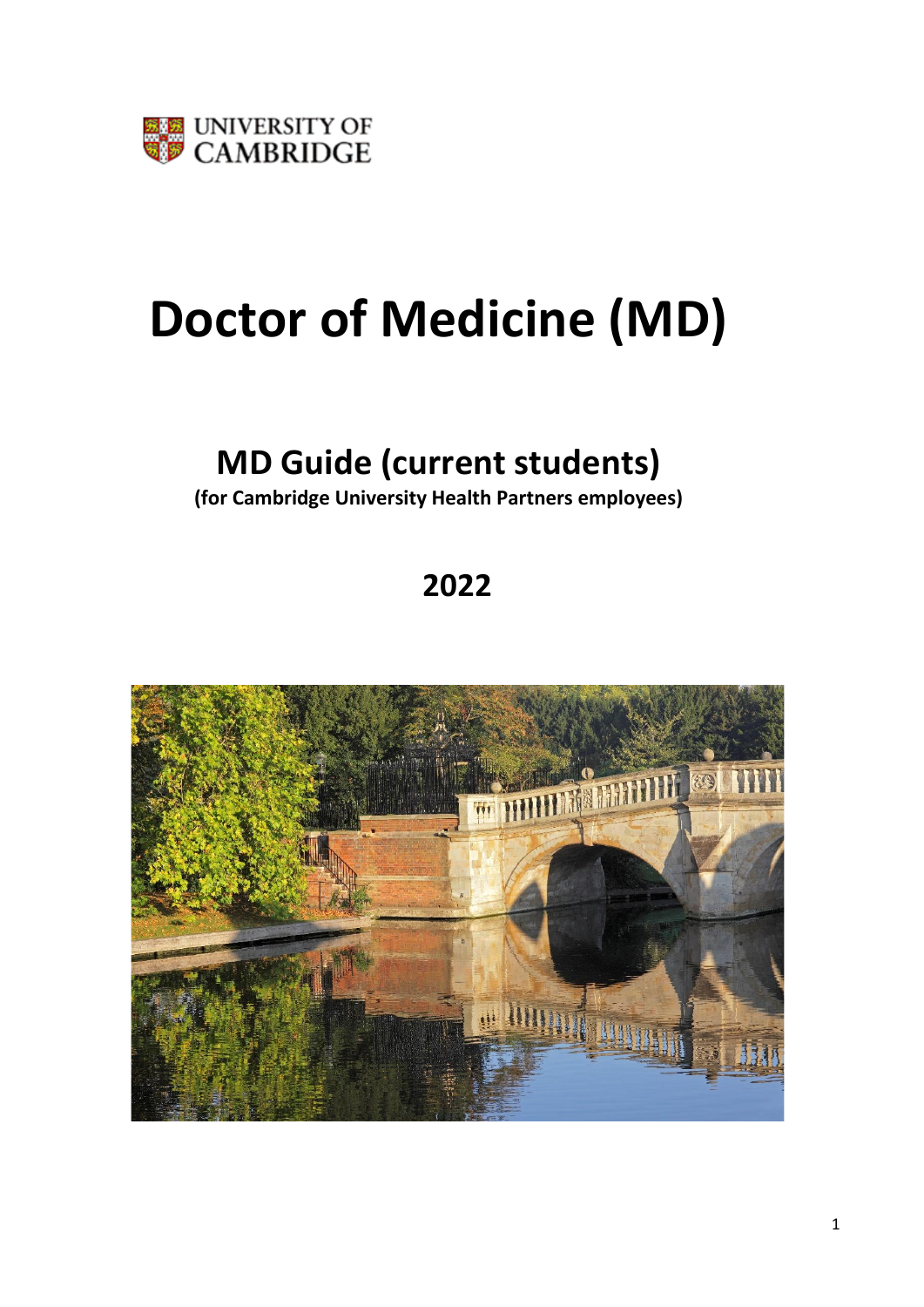# **The Cambridge MD (CUHP)**

As a student of the Doctor of Medicine degree you are likely to be situated in 1 of 45 departments and Institutes under the [Postgraduate School of Life Sciences.](https://www.postgradschl.lifesci.cam.ac.uk/) The PSLS was set up in 2000 to look after the education and career needs of postgraduate students in the Life Sciences here at Cambridge and combines the [School of Biological Sciences](https://www.bio.cam.ac.uk/) and the [School of Clinical Medicine.](https://www.medschl.cam.ac.uk/) Our students and Faculty collaborate closely together to produce groundbreaking research.

Resources, training and further information on Cambridge postgraduate student life can be viewed on those sites above.

#### **Supervision**

Students receive termly progress reports from their supervisor via CamSIS. You can also submit a self-evaluation report, which is optional.

#### **Code of Practice**

The University of Cambridge publishes an annual [Code of Practice](http://www.cambridgestudents.cam.ac.uk/new-students/manage-your-student-information/graduate-students/code) which sets out the University's expectations regarding supervision and to make clear what you should expect during your study in terms of supervision, support and assessment. Of equal importance, it also sets out what the University and those responsible for your study should expect of you. These mutual responsibilities and expectations are intended to provide a framework within which you can flourish on your course

#### **Thesis submission**

[https://www.cambridgestudents.cam.ac.uk/your-course/examinations/graduate-exam](https://www.cambridgestudents.cam.ac.uk/your-course/examinations/graduate-exam-information/submitting-and-examination/phd-msc-mlitt/submit)[information/submitting-and-examination/phd-msc-mlitt/submit](https://www.cambridgestudents.cam.ac.uk/your-course/examinations/graduate-exam-information/submitting-and-examination/phd-msc-mlitt/submit)

#### **How soon can I submit my thesis?**

You may submit your thesis no earlier than the end of your second year as a registered student of the University and no more than 6 years from the start of your degree.

#### **The thesis**

The MD thesis should consist of original work, carried out by the candidate, and considered in relation to previous work in the field. It should be specially composed and must give evidence of independent research, observation, and reflection. New discoveries in medicine are not essential, but the substance of the thesis must consist of material you have collected yourself, or emanate from your own observations and experiments. Compilations of the work of others, or work emanating from 'group labs' where the candidate has not played a lead role in the project, cannot be accepted. There is no objection to incorporation and use within the thesis of results of work already published, provided that full reference is given and reprints supplied if possible. Work undertaken and submitted for an earlier degree (e.g. a Master's degree) must always be declared in full if the findings are used in the MD thesis.

**Statistical advice:** Statistical planning by candidates is frequently inadequate. Candidates are advised to seek expert advice when designing their experiments and to make sure they fully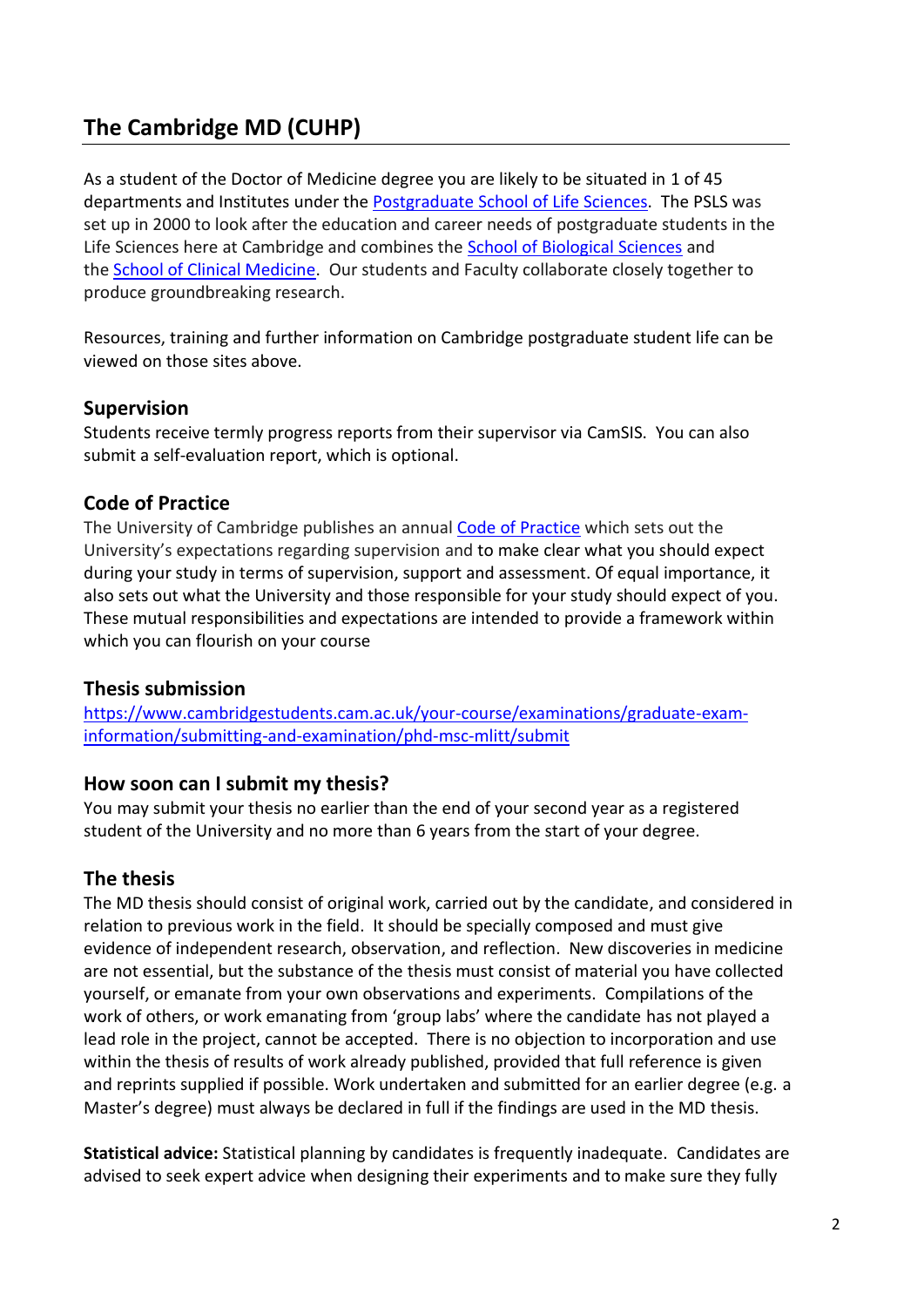understand it. It is important for candidates to be able to defend the statistical treatment of data in the face of questioning by examiners at the Act (viva).

**Presentation of original data:** Sufficient original data should be incorporated into the thesis for the examiners to be able to gain a clear idea of what original observations and measurements were made in the work. If necessary, numerical data may be put into an appendix. Although it may be difficult to condense large amounts of data into the text or an appendix, the material given should be detailed enough to enable examiners and others to follow the working out of results from the raw data, and to understand how the conclusions were arrived at. Detailed specimen calculations may be necessary. It is not acceptable, for example, to refer to a statistical computer program without describing the statistical methods used.

# **Format**

The thesis **should not exceed 60,000 words** (excluding references, captions and notes), and should follow standard PhD format:

- Short summary/abstract
- Table of contents
- List of abbreviations used
- Acknowledgements
- Introduction to include a statement of the object of the research and a critical review of earlier work on the subject.
- Methods with sufficient detail to allow the work to be repeated by others. Pertinent details of apparatus and equipment should be given where appropriate, in addition to the maker's name and the country of origin of equipment.
- Results
- Discussion
- Conclusions including implications for future research
- References use either the Harvard (author-date) or the Vancouver (numbered) system of referencing (see *The Cambridge Handbook of Copy-editing*, Cambridge University Press). .
- Appendices large numbers of observations of individual results are best presented in an appendix.

In a separate appendix candidates must state, with details, the following:

- (i) where the work was carried out;
- (ii) how much of the work was done personally or with the help of others (specify the nature of any help);
- (iii) if the work was not entirely independent, under whose supervision or with whose collaboration it was done;
- (iv) a list of work referred to in the thesis that has been published previously by the candidate; reprints of key papers may be bound in at the end of the thesis;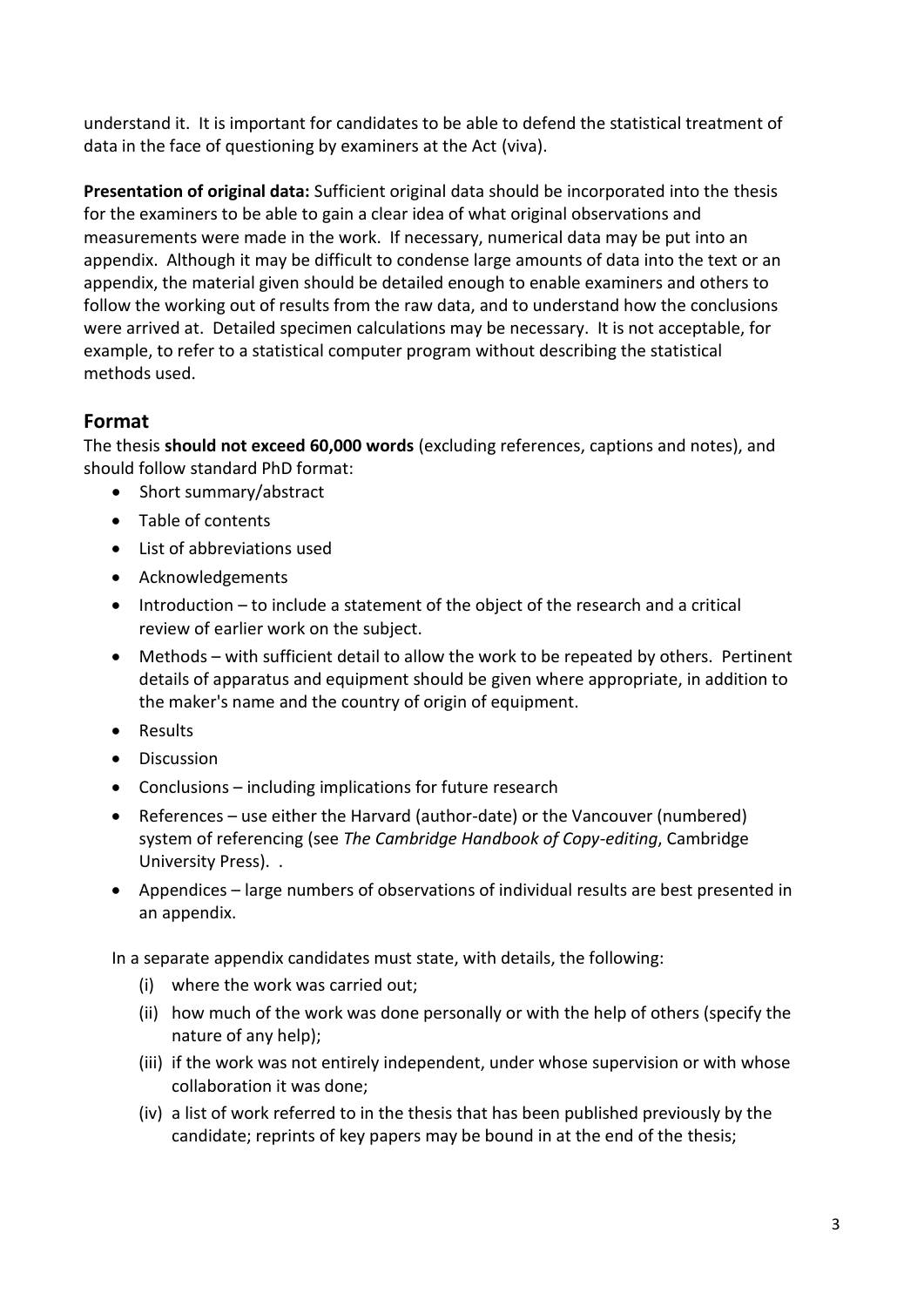(v) details of submission to, and approval from, an Ethical Committee (where appropriate); and a statement that human experiments were performed with the understanding and consent of each subject.

#### **Intention to submit your thesis and appointment of examiners**

When you are within about two months of submitting your thesis, please visit the Degree Committee SharePoint site Submitting your thesis - [Information for MPhil by Research and](https://universityofcambridgecloud.sharepoint.com/sites/CLINMED_Degree_Committee_for_Clinical_and_Veterinary_Medicine/SitePages/Submitting%20your%20thesis.aspx)  [PhD students \(sharepoint.com\).](https://universityofcambridgecloud.sharepoint.com/sites/CLINMED_Degree_Committee_for_Clinical_and_Veterinary_Medicine/SitePages/Submitting%20your%20thesis.aspx) There is an on-line Intention to Submit form for you to complete. MD Administration will then liaise with your department to arrange for the nomination and appointment of your examiners. One nominee will be from within the University (the internal examiner) and the other from another institution (the external examiner). You are not expected to nominate potential examiners yourself.

#### **Where to submit your thesis for examination**

Your thesis should be submitted electronically to [md-admin@medschl.cam.ac.uk](mailto:md-admin@medschl.cam.ac.uk) Hardbound copies will be required later – see below.

Your thesis must include the following:

- 1. A title page displaying
	- the full title of the thesis;
	- your full name (as it appears on your passport);
	- your college;
	- the date of your submission (month and year);
	- a declaration stating: *This thesis is submitted for the degree of Doctor of Medicine.*
- 2. A signed declaration in the preface stating:

*This thesis is the result of my own work and includes nothing which is the outcome of work done in collaboration except as declared in the Preface and specified in the text.*

*It is not substantially the same as any that I have submitted, or is being concurrently submitted for a degree or diploma or other qualification at the University of Cambridge or any other University or similar institution except as declared in the Preface and specified in the text. I further state that no substantial part of my thesis has already been submitted, or is being concurrently submitted, for any such degree, diploma or other qualification at the University of Cambridge or any other University of similar institution except as declared in the Preface and specified in the text.* 

*It does not exceed the prescribed word limit of 60,000 words.*

#### **Other forms required at point of submission**

Please see [http://www.cambridgestudents.cam.ac.uk/your-course/examinations/graduate-exam](http://www.cambridgestudents.cam.ac.uk/your-course/examinations/graduate-exam-information/submitting-and-examination/phd-msc-mlitt/submit)[information/submitting-and-examination/phd-msc-mlitt/submit](http://www.cambridgestudents.cam.ac.uk/your-course/examinations/graduate-exam-information/submitting-and-examination/phd-msc-mlitt/submit) for information concerning the forms and declarations which must accompany MD theses (as well as PhD theses).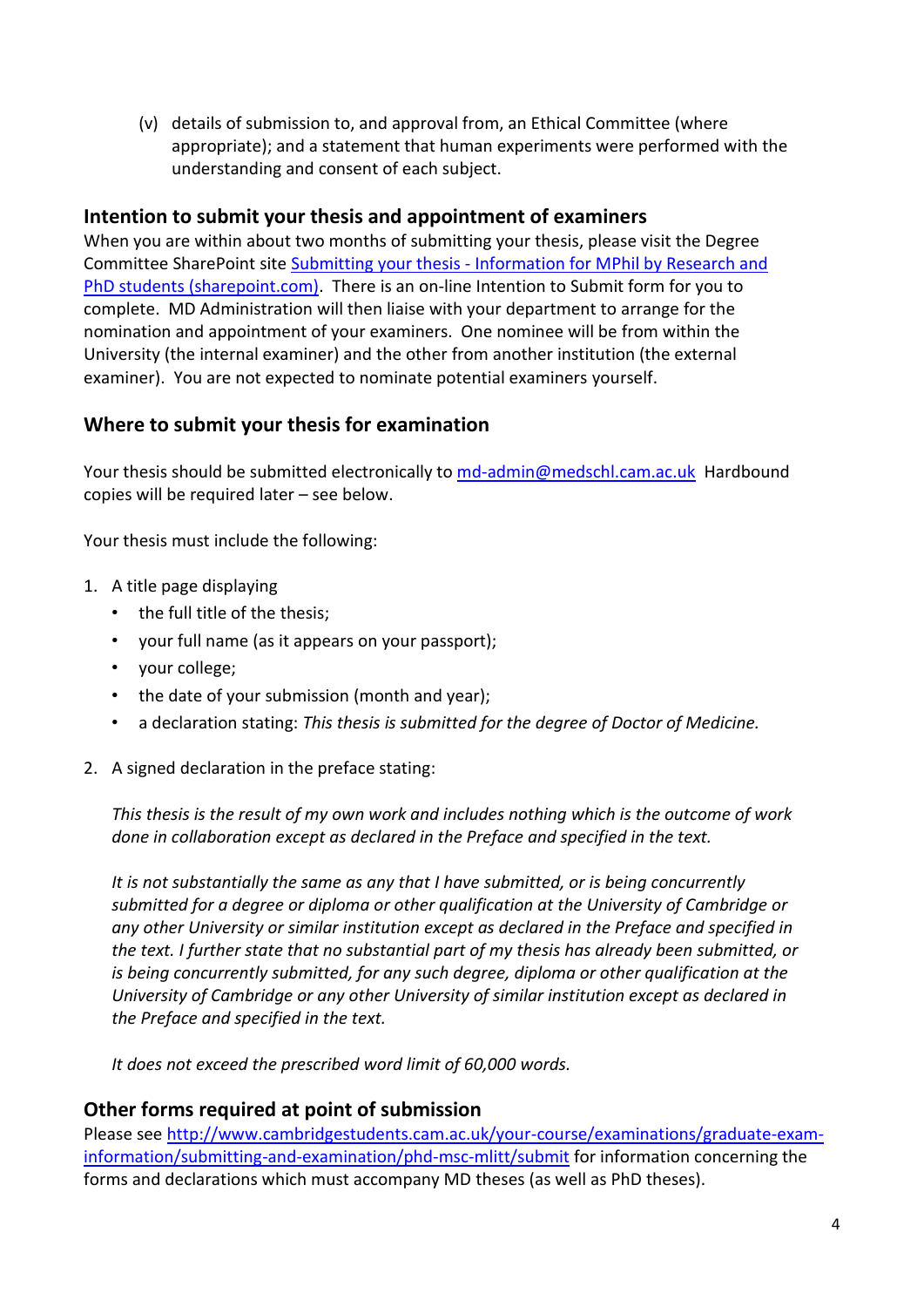When your thesis is received it will be acknowledged. Copies will be sent to the two examiners and a member of the MD Committee who will be present at the Act as the independent chair.

### **Examination and the MD Act (viva)**

The internal examiner is responsible for arranging the time and place of the Act with everyone involved.

The Act will be held in Cambridge, in person, although in exceptional circumstances it may be possible for arrangements to be made to attend virtually if necessary. Suitable facilities must be available. Present at the Act will be the candidate, the two examiners and one member of the MD Committee (who is the Independent Chair). The Chair will report the outcome of the Act to the MD Committee.

# **Possible outcomes and approval for the degree**

After the Act, the examiners reports will be sent to the Degree Committee. The Degree Committee will consider the reports at a meeting and make a recommendation to the Student Registry as follows:

- Outright approval for the degree no corrections required, or those already done prior to the meeting.
- Approval for the degree *subject to corrections*  when you have done these, they should be checked by one, or both, of the examiners (who must then notify the Degree Committee); if the corrections are 'more substantial' you will have up to a year to complete them. Where only 'minor corrections' are required, it is expected that candidates will aim to have these completed **within 3 months** if possible.
- Allow you to *revise and resubmit* the thesis for examination you can do this only once; if you do not then meet the requirements for the degree, you will have failed.

# **Hardbound corrected thesis**

Before the degree can finally be approved, you are required to submit two hardbound copies of the corrected thesis to the Student Registry for deposition in the University and Medical Libraries.

Final approval of the award of the degree, when all conditions have been met, is made by the Student Registry from whom you will receive a letter explaining how you should contact your College to arrange conferment of your degree at a University ceremony, a 'Congregation'.

**Presentation of thesis:** please see Submitting your hardbound thesis (final thesis submission) | [Cambridge students](https://www.cambridgestudents.cam.ac.uk/your-course/examinations/graduate-exam-information/after-examination/degree-approval-and-1) for instructions.

The two bound copies should be sent or delivered to the Student Registry, Student Services Centre New Museums Site, Cambridge, CB2 3PT

In addition to submission of a hard bound thesis, you are required to upload an **electronic version of your thesis** to the University repository, **Apollo**. You can do this using the upload form at <https://upload.repository.cam.ac.uk/> where you will find further information.